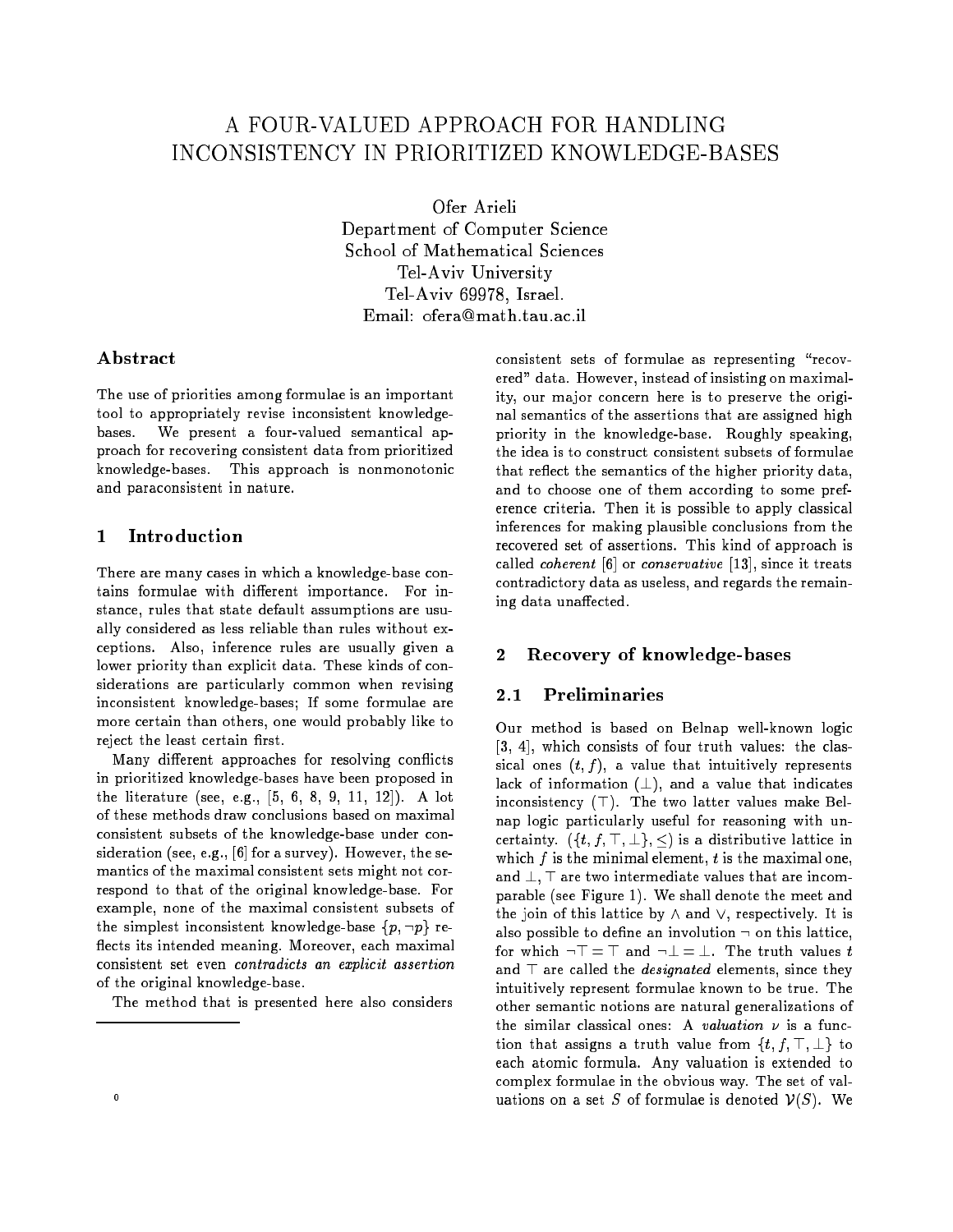

Figure 1: The four-valued lattice

will usually write  $\psi : b \in \nu$  instead of  $\nu(\psi) = b$ . A valuation  $\nu$  satisfies  $\psi$  iff  $\nu(\psi) \in \{t, \top\}$ . A valuation that satisfies every formula in  $S$  is a model of  $S$ . The set of all the models of S is denoted  $mod(S)$ .

**Definition 2.1** Let S be a set of formulae and  $\psi$  a formula.  $S \models \psi$  if every model of S is a model of  $\psi$ .

The language we treat here is the standard propositional one. Given a set  $S$  of propositional formulae, we shall denote by  $\mathcal{A}(S)$  the set of the atomic formulae that appear in the language of S, and by  $\mathcal{L}(S)$ the set of the literals that appear in some formula of S. The formulae considered here are clauses, i.e.: disjunctions of literals. A set of clauses is called a knowledge-base, and is denoted by  $KB$ . As the following lemma shows, representing the formulae in a clause form does not reduce the generality.

**Lemma 2.2** For every formula  $\psi$  there is a finite set S of clauses such that for every valuation , ( ) <sup>2</sup>  $\{\top, t\}$  iff  $\nu(\phi) \in \{\top, t\}$  for every  $\phi \in S$ .

**Definition 2.3** Let  $\nu \in \mathcal{V}(KB)$ . Define:  $Inc_{\nu}(KB) = \{p \in \mathcal{A}(KB) \mid \nu(p) = \top\}.$ 

**Definition 2.4** Let  $M, N \in mod(KB)$ . M is more consistent than I is the M((II). M is  $\sim$  Internal  $\sim$ a most consistent model of KB (mcm, for short) if there is no model of  $KB$  which is more consistent than M. The set of the most consistent models of KB is denoted mcm(KB).

# 2.2 Recovered sets

As we have noted before, a drawback of using maximal consistent subsets is that none of these sets necessarily corresponds to the intended semantics of the original information. An approach that "salvages" consistent data from \polluted" knowledge-bases and still preserves their semantics is presented in [1, 2]. In what follows we briefly review this method and in the next section we generalize it for prioritized knowledge-bases.

is consistent if  $Inc_M(KB) = \emptyset$ . A knowledge-base is consistent if is has a consistent model.

Proposition 2.6 A knowledge-base is consistent iff it is classically consistent.

**Definition 2.7** A recovered set  $S$  of  $KB$  is a subset of KB with a consistent model  $M$  s.t. there is a (not necessarily consistent) model  $M$  of  $\Lambda B$  and  $M(p) =$  $M$  (p) for every  $p \in \mathcal{A}(S)$ .

**Definition 2.8** Let  $\nu \in \mathcal{V}(KB)$ . The set that is as- $S_{\nu}(KB) = \{ \psi \in KB \mid \nu (\psi) = t, \mathcal{A}(\psi) \cap Inc_{\nu}(KB) = \emptyset \}.$ 

**Example 2.9** Consider the knowledge-base  $KB =$  $\{p, q, \neg p \vee \neg q\}$ .  $S_1 = \{p\}$  and  $S_2 = \{q\}$  are the recovered sets of KB. These sets are associated with the (most consistent) models  $\{p : t, q : \top\}$  and  $\{p : \top, q : t\},\$ respectively. Note that  $S_1$  is no longer a recovered set of  $KB' = KB \cup \{\neg p\}$ , since there is no consistent model of  $S_1$  that is expandable to a model of  $\Lambda B$  .

Proposition 2.10 [1, 2] Every set that is associated with a model of  $KB$  is a recovered set of  $KB$ .

Given an inconsistent knowledge-base, the idea is to choose one of its maximal recovered sets (see [2]), and to treat this set as the relevant knowledge-base for deducing classical inferences. As the following proposition shows, there is a strong connection between maximal recovered sets of a knowledge-base

**Proposition 2.11** [1, 2] Every maximal recovered set of  $KB$  is associated with some mcm of  $KB$ .

### 3 Prioritized knowledge-bases

Consider a knowledge-base  $KB = S \cup \{p, \neg p\}$  where p is an atomic formula, and <sup>S</sup> is a consistent set of clauses. For simplicity assume that  $p \notin A(S)$ . The approach described in the previous section considers S as the recovered set of KB and ignores p; :p. Any larger consistent set will not properly reflect the intended semantics of KB.

This state of things should completely be changed if we know, for example, that  $p$  is more usual than

<sup>1</sup>The maximality is taken w.r.t. the containment relation.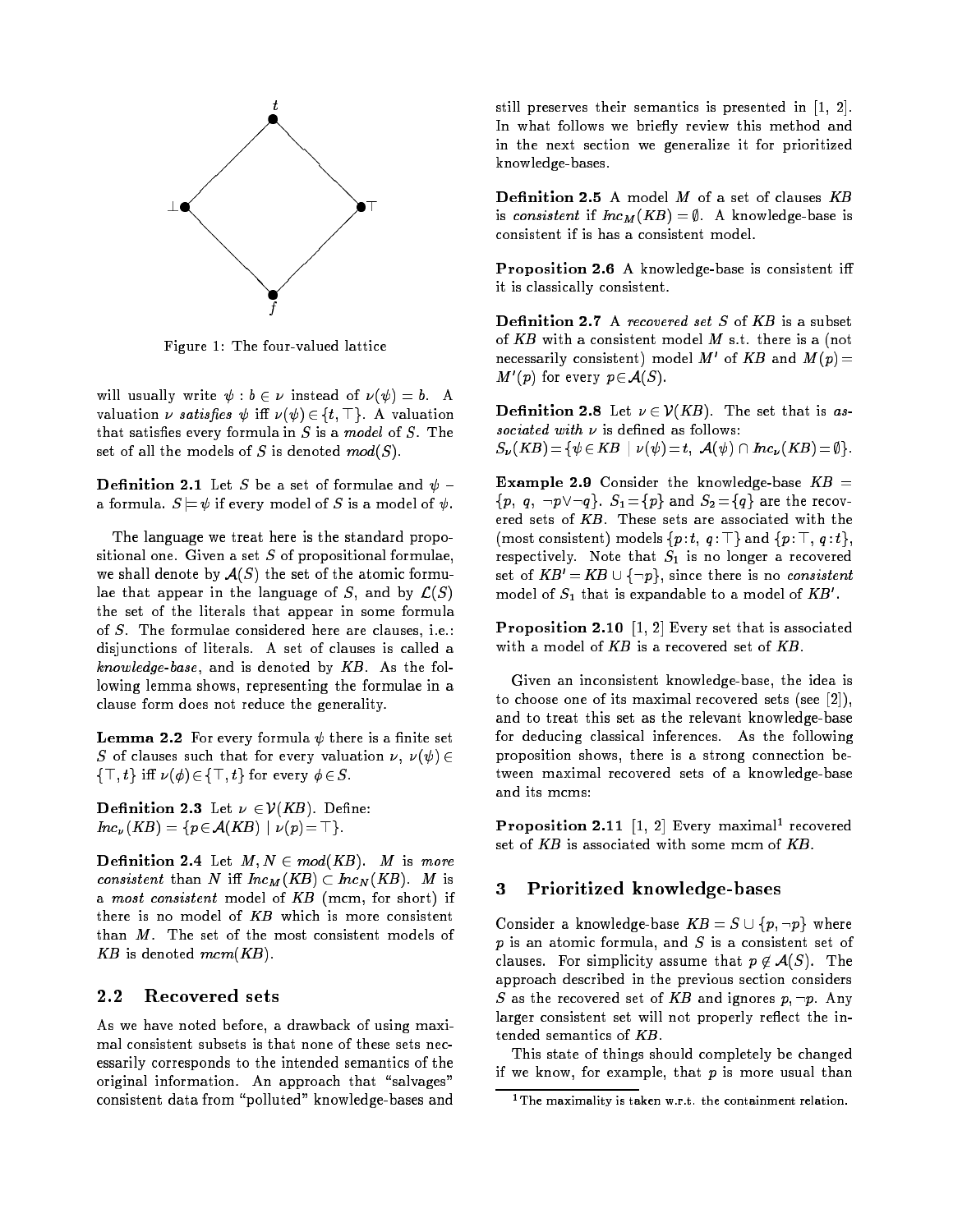$\neg p$ . In such a case we would like to include  $p$  in the recovered set after all, since now the intended semantics is affected not only by the assertions in the knowledge-base, but also by some "meta-knowledge" that is provided with the original information. In this case p is given a higher priority than  $\neg p$ , and it seems reasonable that the recovered knowledge-base would contain  $p$  as well. The idea is, therefore, to distinguish between higher priority formulae and those with lower priority, and to assure that it will not be possible to draw any conclusion that contradicts formulae with high priority. In what follows we formalize this intuition.

**Definition 3.1** Let  $\nu \in \mathcal{V}(KB)$  and  $S \subseteq KB$ . The reduction of  $\sim$  set  $\sim$  set  $\sim$  set  $\sim$  set  $\sim$  . The set  $\sim$  set  $\sim$  1.

**Definition 3.2** A ranking of a knowledge-base  $KB$  is a function r from the clauses in KB to  $\{1, 2, \ldots, n\}$ .

The ranking function determines a preference relation on the clauses of a knowledge-base; Intuitively, a clause with a lower rank has a higher priority.

Notation 3.3  $KB^i = \{ \psi \in KB \mid r(\psi) \leq i \}.$ 

**Definition 3.4** Let  $R^i = \{S_\nu(KB) \mid \nu \in \mathcal{V}(KB), \nu \downarrow \emptyset\}$  $\bm{A}\bm{B} \in mcm$  (  $\bm{A}\bm{B}$  ) ). Denote the maximal elements of R DV  $\mathcal{R}$ . I.e.,  $\mathcal{R}$  = { $S \in \mathcal{R}$  |  $\neg \exists I \in \mathcal{R}$  s.t.  $S \subset I$  }.

The  $\mathcal{R}^i$ 's are the candidates to be the set of the recovered knowledge-bases of  $KB$ . Following [5], we provide some criteria for choosing the preferred set. The index of this set determines what would be considered as a high ranking level:

- $\bullet$  set caramatity:  $\kappa$   $\rightarrow$   $\kappa$  in  $\vee$   $\sigma \in \kappa$   $\rightarrow$   $\kappa$   $\sim$ s.t.  $|T| \leq |S|$ .
- $\bullet$  set inclusion:  $\kappa > \kappa$  iff  $\forall s \in \kappa$   $\exists I \in \kappa$  s.t.
- cardinality of consistent consequences:  $\mathcal{R}^i$  ><sup>cc</sup>  $\mathcal{R}'$  in  $\forall s \in \mathcal{R}$  and  $\mathcal{R}'$  s.t. if  $t \in \mathcal{L}(AB)$  if  $I \equiv$  $l, I \not\sqsubset l$  i  $\vert \leqslant \vert I \vert \in \mathcal{L}(AD)$  i  $S \sqsubset l, S \not\sqsubset l$  i  $\vert \cdot \vert$
- inclusion of consistent consequences:  $\mathcal{R}^i >^{\text{ci}} \mathcal{R}^j$ IN VS  $\in \mathcal{K}$  and  $\in \mathcal{K}$  s.t. flections if  $I \models l, I \not\models I$  $\overline{l}\}\subseteq \{l\in \mathcal{L}(KB)\mid S\models l, S\not\models \overline{l}\}.$

Definition 3.5 The optimal recovery level of KB W.r.t.  $\leq$  is  $i_0 = \max\{i \mid \neg \exists j \neq i \text{ s.t. } K^j \geq \neg K \}$ . The optimal recovery levels of  $\Delta D$  w.r.t.  $\leq$ ,  $\leq$ , and  $\leq^{ci}$ , are defined similarly.

Definition 3.6 Let  $i_0$  be the optimal recovery level of a prioritized knowledge-base KB. The recovered *knowledge-bases* of AB are the elements of  $\kappa^{\circ}$ .

Definition 3.6 generalizes the notion of recovered sets (Definition 2.7) to the case of prioritized knowledge-bases:

Proposition 3.7 If all the clauses in KB have the same priority, then  $S$  is a recovered set of  $KB$  iff  $S \in \mathcal{K}^-$ 

Proof: Immediate from Proposition 2.11 and Definition 3.4, since KB =KB<sup>1</sup> . <sup>2</sup>

Preference criteria like inclusion of consistent consequences (see above) or maximal information [10] might be applied to the elements of  $\kappa$ <sup>o</sup> for choosing the "best" recovered knowledge-base. For other preference criteria see, e.g., [6].

Before considering an example we extend the discussion to a language with predicates and variables. It is possible to do so in a straightforward way, provided that each clause that contains variables is considered as universally quantified. Consequently, a knowledge-base containing a non-grounded formula,  $\psi$ , will be viewed as representing the corresponding set of ground formulae formed by substituting each variable in  $\psi$  with every possible member of the Herbrand universe, U. Formally:  $KB^U = \{ \rho(\psi) | \psi \in \mathbb{R} \}$ KB ; : var( )!U g.

Example 3.8 (Tweety Dilemma) Consider the following well-known puzzle:

$$
bird(x) \rightarrow fly(x),
$$
  
\n
$$
penguin(x) \rightarrow \neg fly(x),
$$
  
\n
$$
penguin(x) \rightarrow bird(x),
$$
  
\n
$$
bird(Tweety), \quad bird(Fred), \quad penguin(Tweety)
$$

Denote the above knowledge-base by  $KB$ , and abbreviate the predicates bird, penguin,  $fly$  with  $b, p$ , and  $\tau$  (respectively). Also,  $\tau$ , F will stand for the individuals Tweety and Fred. KB has three mcms (see Figure 2) and three corresponding associated sets:

$$
S_{M_1}(KB) = KB^U \setminus \{ \psi \in KB^U \mid f(T) \in \mathcal{A}(\psi) \}
$$
  
\n
$$
S_{M_2}(KB) = KB^U \setminus \{ \psi \in KB^U \mid p(T) \in \mathcal{A}(\psi) \}
$$
  
\n
$$
S_{M_3}(KB) = KB^U \setminus \{ \psi \in KB^U \mid b(T) \in \mathcal{A}(\psi) \}
$$

<sup>&</sup>lt;sup>2</sup>Where  $\bar{l}$  denotes the complement of  $l$ .

<sup>&</sup>lt;sup>3</sup>Note that the symbol  $f$  has double meanings here: abbreviating the predicate  $fly$ , and representing the truth value FALSE. Each appearance of  $f$  will be understood by the context.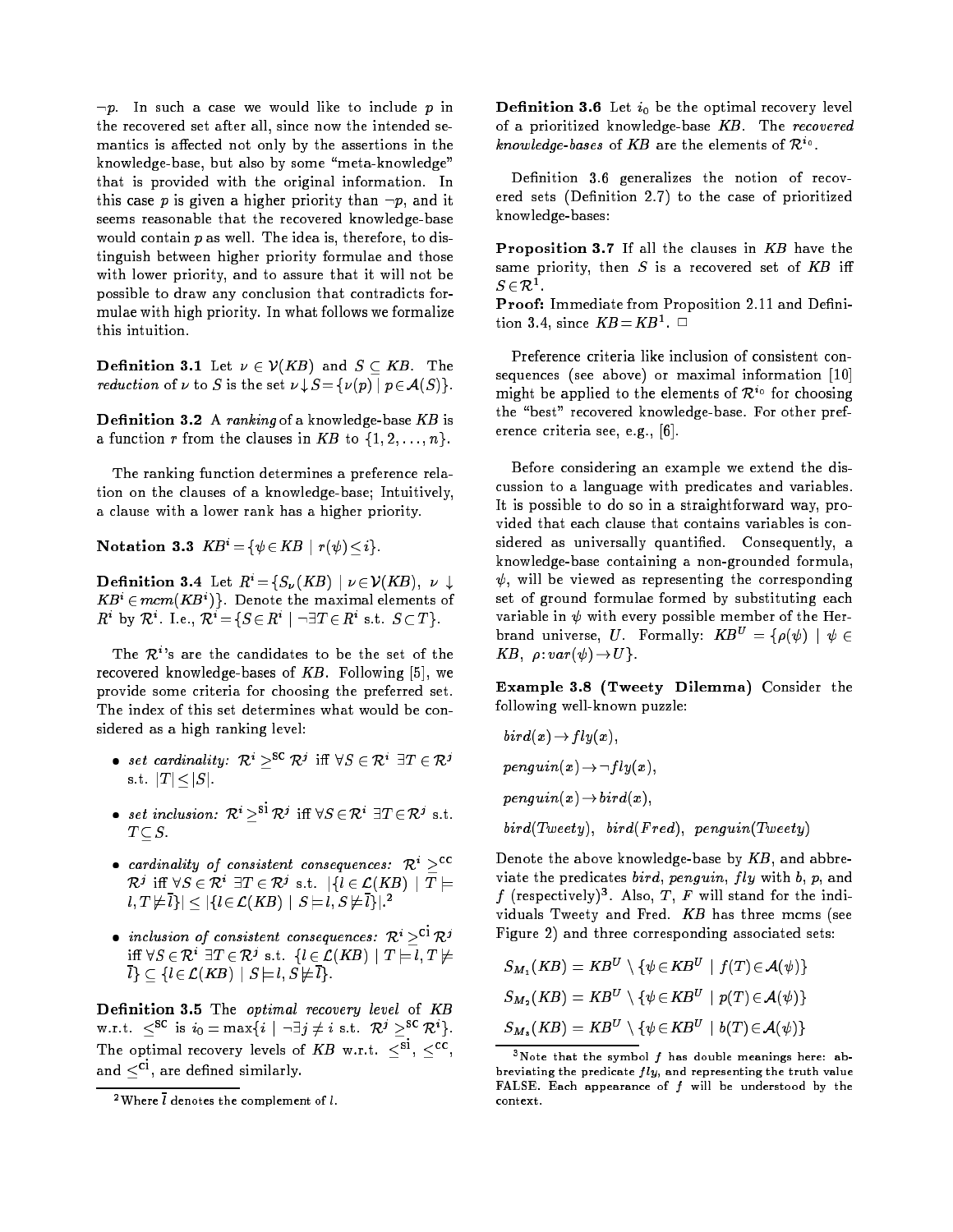| mcm                  |  | F | F | п |
|----------------------|--|---|---|---|
|                      |  |   |   |   |
| $M_{2}$              |  |   |   |   |
| $\boldsymbol{M_{3}}$ |  |   |   |   |

Figure 2: The mcms of KB

There is no maximal recovered set of  $KB$  that entails all the properties of Tweety that one would expect to infer (i.e., that it is a bird, a penguin, and cannot fly). We claim, however, that this state of things is due to the fact that the actual representation of the problem does not properly reflect the intuitive understanding of this particular puzzle: While according to the above representation every rule is given the same importance, usually an explicit data (i.e. rules with empty bodies) is assigned a higher priority than other inference rules. Also, the first rule represents default assumption, and unlike the other rules it has exceptions, so it should be given a lower priority. In other words, we claim that a more accurate representation of this problem should be accompanied with some mechanism for making precedences among the rules. In our case this is a ranking function r. A possible ranking of KB is  $r(b(T)) = r(b(F)) =$  $r(p(T)) = 1, r(p(x) \rightarrow f(x)) = r(p(x) \rightarrow b(x)) = 2$ , and  $r(b(x) \rightarrow f(x)) = 3$ . By Proposition 3.10 below it follows that the optimal recovery level w.r.t. either  $\leq^{ci}$ or  $\leq^{cc}$  is  $i=2$ , and  $KB^2 = \{b(T), b(F), p(T), p(x) \}$  $\neg f(x), \ p(x) \rightarrow b(x)\}.$  The most consistent models of  $AD^-$  are given in the table of Figure 3.

| mcm         |  |  | Ð | F |
|-------------|--|--|---|---|
| W           |  |  |   |   |
| $M_2^2$     |  |  |   |   |
| $M_3^2$     |  |  |   |   |
| $M_{\rm A}$ |  |  |   |   |
| 5           |  |  |   |   |

Figure 3: The mcms of  $KB^2$ 

It follows that  $\kappa^2 = \{S_M^2(\kappa B)\}\,$ , so the recovered knowledge-base of  $KB$  is the following:

$$
S_{M^2}(KB) = KB^U \setminus \{b(T) \to f(T)\}.
$$

This recovered knowledge-base is associated with  $m_{\bar{2}}$ , which coincides with the expected conclusions: Tweety is a bird, a penguin, and cannot fly, while Fred is a bird that can fly and it is not a penguin.  $\mathbf{A} \mathbf{B}^{\top} \rightarrow \{0,1\} \rightarrow f(1)$  is also the (single) recovered knowledge-base obtained when taking  $\langle ^{sc} \text{ or } \langle ^{si} \text{ as} \rangle$ the preference order, or when the ranking is the following:  $r(b(T)) = r(b(F)) = r(p(T)) = r(p(x) \rightarrow$ 

$$
\neg f(x)) = r(p(x) \to b(x)) = 1, r(b(x) \to f(x)) = 2.
$$

We conclude with some basic properties of recovered knowledge-bases:

Proposition 3.9 Every recovered knowledge-base S of KB has a model that assigns classical values to the element of  $\mathcal{A}(S)$ .

**Proof:** Every recovered knowledge-base  $S$  is of the form  $S_{\nu}(KB)$ , where  $\forall p \in \mathcal{A}(S) \ \nu(p) \in \{t, f, \bot\}$ . Consider the valuation  $\nu$  s.t.  $\nu$  ( $p$ )  $\equiv$   $\nu$ ( $p$ ) if  $\nu$ ( $p$ )  $\in$  {t, t } and  $\nu$  ( $p$ )  $\equiv$  t otherwise. By an induction on the structure of the clauses  $\psi \in S$  it is easy to verify that  $\nu$  ( $\nu$ )  $\in$  { $\iota$ ,  $\mapsto$  whenever  $\nu(\nu)$   $\in$  { $\iota$ ,  $\mapsto$  thus  $\nu$  is a model of  $S$ .  $\Box$ 

Proposition 3.10 Let either  $\leq^{cc}$  or  $\leq^{ci}$  be the preferential relation defined on the sets  $\kappa$ , and suppose  $\mu$ nat  $\Lambda$  $D^-$  is consistent. Inen:

a) The optimal recovery level is the maximal rank  $i$ s.t. **AD** is consistent.

b) Every recovered knowledge-base of KB is associated with a classical model on  $A(KB)$ .

**Proof:** By the assumption on  $AB^-$ , there exists at least one  $\kappa$  for which  $\kappa$ B is consistent. Every such  $\kappa'$  is maximal w.r.t both  $\zeta^-$  and  $\zeta^-$ , since by Proposition 2.0,  $mcm$   $\Lambda B'$  ) consists only of consistent models of  $\mathbf{A}B^{\prime}$ , which can be modified to classical models in the same way as in the proof of Proposition 3.9. These models can be extended to classical valuations  $\nu_{\bm{k}}^{\ast}$  on  $\mathcal{A}(KB)$  by assigning classical values to every atom in  $A(NB/NB')$ . Each valuation  $\nu_{\bm{k}}^{\prime}$  has a set  $S_{\bm{\nu}_{\bm{\nu}}^{\bm{j}}}(KB)$  with which it is associated, and for every <sup>p</sup> 2 A(KB), either <sup>p</sup> or  $p_i^2$  is in flying  $p_i^2$  is  $p_i^2$  in  $p_i^2$  is  $p_i^2$  in  $p_i^2$  is  $j = j$ Inerefore,  $S_{\nu_i^j}(AD) \in \mathcal{R}^j$ , and so part (b) of the claim obtains. On the other hand, if  $KB^m$  is inconsistent, then for every model  $M$  of  $\Lambda_{D}$  there is a  $p_M \in A(\Lambda D)$  s.t.  $m(p_M) = \ldots$  inus, if  $\mathcal{S}_{M}$  (  $\mathbf{\Lambda}B$  )  $\in$   $\mathcal{K}^{**}$  , then neither  $p_{M}$  nor  $\neg p_{M}$  is in the set  $\{l \in \mathcal{L} (KB) \, \mid \, S_M(KB) \models l, S_M(KB) \not \models \overline{l}\}.$  Therefore  $\kappa$   $\rightarrow$   $\kappa$   $\sim$  and  $\kappa$   $\rightarrow$   $\kappa$   $\sim$   $\sim$ 

**Proposition 3.11** Let  $i$  be the optimal recovery level of  $KB$  and  $S$  - a recovered knowledge-base of KB. Then:

 $a_{\ell}$   $\beta$   $\mid$   $\Lambda$   $D$  is a maximal recovered set of  $\Lambda$   $D$  .

**b**) Inere is an  $M \in mcm(NB)$  s.t.  $S = S_M i(NB)$ .

c) if  $\Delta D$  is consistent, and the preference relation is either  $\leq$  or  $\leq$ , then  $S = AB$   $\cup$   $S_M$ ;  $(AB \setminus AB)$ , where  $i$  is the maximal rank s.t.  $\boldsymbol{A} \boldsymbol{B}$  is consistent, and  $M$  is a (most) consistent model of  $AB$ .

Proof: (a) and (b) immediately follow from Proposition 2.11 and Definitions 3.4, 3.6. Part  $(c)$  follows